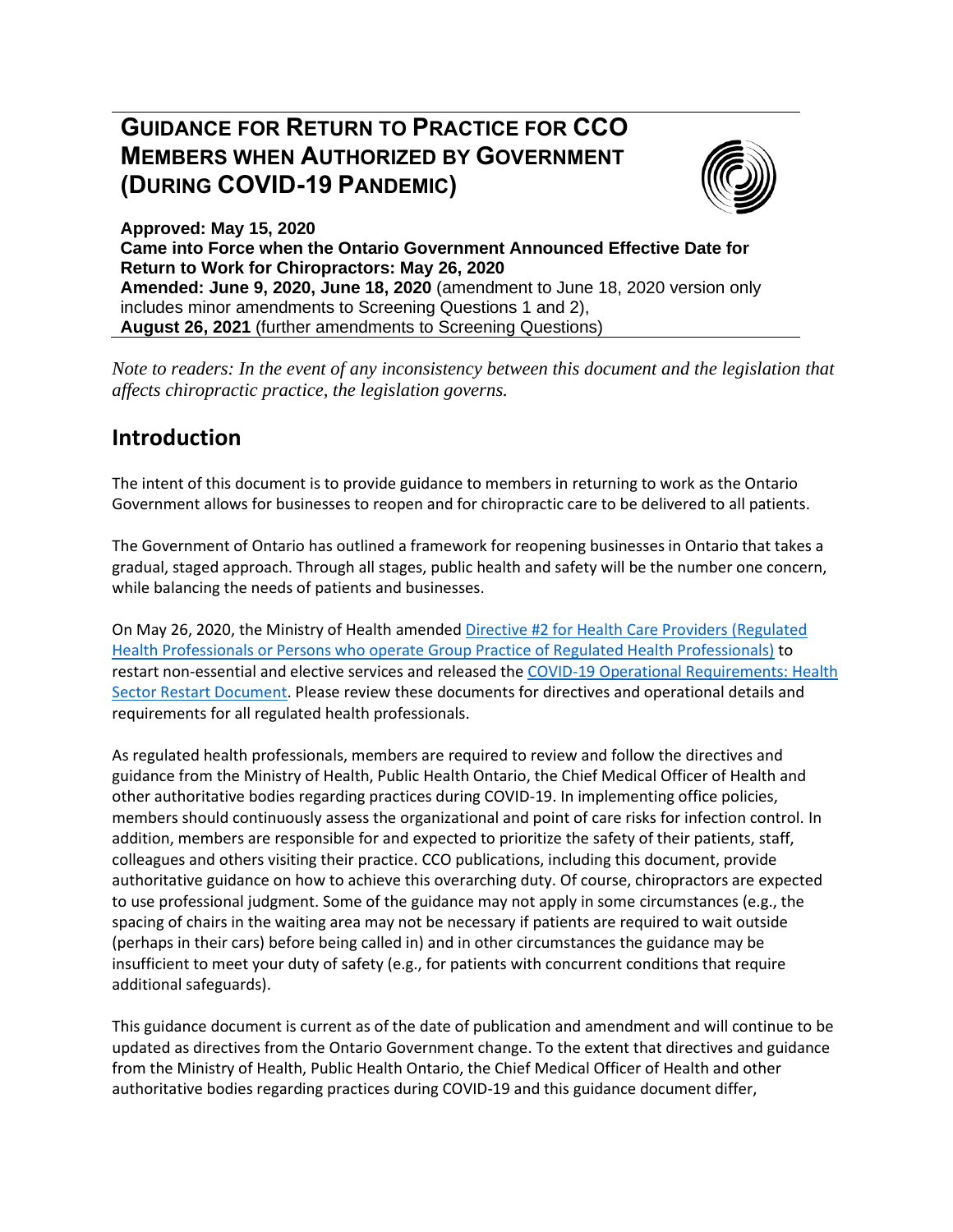chiropractors should apply the higher standard. It is the responsibility of the member to ensure staff working at a chiropractic office are appropriately trained in proper practices related to patient interactions, hygiene and cleaning and disinfection. As well, members should ensure they have protocols in place to ensure there are enough supplies on hand and that supplies are replenished.

Decisions related to practice should be made using fair, inclusive and transparent processes for all patients, applying the following principles, identified by the Ministry of Health and Chief Medical Officer of Health:

- **Proportionality:** Decision to restart services should be proportionate to the real or anticipated capacities to provide those services.
- **Minimizing Harm to Patients:** Decision should strive to limit harm to patients wherever possible. Activities that have higher implications for morbidity/mortality if delayed too long should be prioritized over those with fewer implications for morbidity/mortality if delayed too long. This requires considering the differential benefits and burdens to patients and patient populations as well as available alternatives to relieve pain and suffering.
- **Equity:** Equity requires that all persons with the same clinical needs should be treated in the same way unless relevant differences exist (e.g. different levels of clinical urgency), and that special attention is paid to actions that might further disadvantage the already disadvantaged or vulnerable.
- **Reciprocity:** Certain patients and populations will be particularly burdened as a result of our health system's limited capacity to restart services. Consequently, our health system has a reciprocal obligation to ensure that those who continue to be burdened have their health monitored, receive appropriate care, and be re-evaluated for emergent activities should they require them.

Please see the Appendix of this document for links to additional resources from authoritative bodies regarding COVID-19.

# **Overview of Interactions with Patients**

- 1. Initial Screening Procedures
	- a. Active Screening
	- b. Passive Screening
	- c. Keeping a register for contact tracing
- 2. Conducting In-person Appointments
	- a. Physical Distancing
	- b. Hygiene
	- c. Use of Personal Protective Equipment (PPE)
	- d. Cleaning and Disinfection
- 3. Monitoring for Symptoms for Members and Staff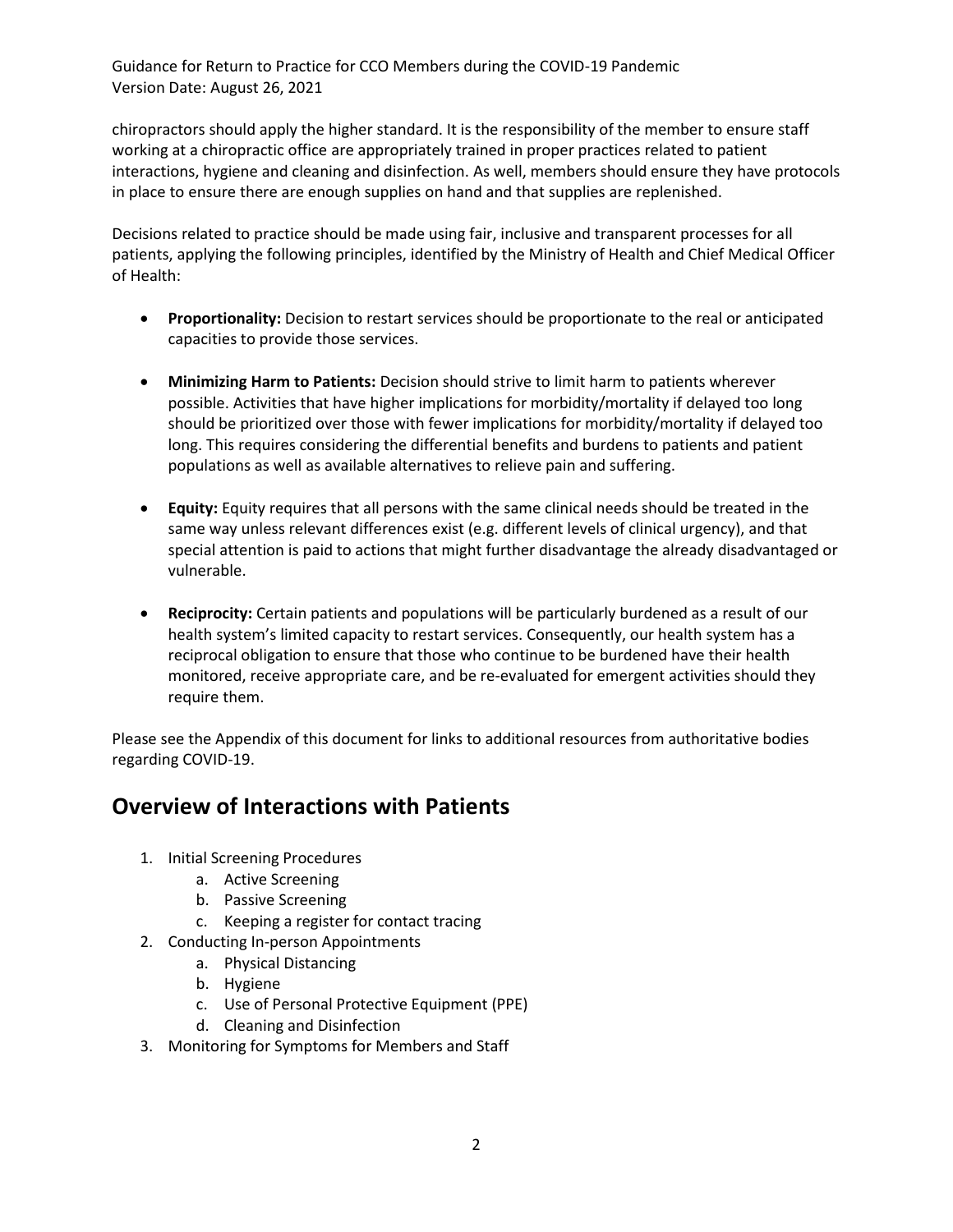# **1. Initial Screening Procedures**

All members must undertake active and passive screening before any in-person interactions with patients and essential visitors. Ideally, screening should take place over the phone or through a secure teleportal (e.g. via an online screening questionnaire). A member should also conduct this screening with staff prior to attending the office in person. Any in office screening should maintain physical distancing of at least 2 metres.

It is expected that members are using their best clinical judgment when conducting screening procedures, reviewing all relevant clinical information and screening results in the context of the patient's overall presentation and general history. It would also be reasonable to expect members are conducting the screening process, taking into account geographical locations of patient's homes, workplaces and the clinical setting. For example, when communities may be divided by a provincial border that would otherwise be considered one community, it is likely there is no greater risk to a health care provider on one side of the border over the other. Alternatively, if a patient recently returned from a community with high COVID-19 rates to their community which may have very low rates, there might be a higher risk to health care providers, patients and staff even when no border was crossed.

#### **Active Screening**

- Conducted over the phone or through teleportal before patient/essential visitor interaction.
- When possible, upon entry at office.

#### **Passive Screening**

• Appropriate signage at points of entry of the office and at reception in a location that is visible before entering the clinic:

(Examples of signage for visitors for health care settings provided by Ministry of Health – members should use signs appropriate to their setting of care)

- o [English](https://www.health.gov.on.ca/en/pro/programs/publichealth/coronavirus/docs/2019_signs_EN_patients.pdf)
- o [French](https://www.health.gov.on.ca/en/pro/programs/publichealth/coronavirus/docs/2019_signs_FR_patients.pdf)
- Screening messages communicated on office websites and voicemail.

Members should follow the patien[t screening guidance document](http://www.health.gov.on.ca/en/pro/programs/publichealth/coronavirus/docs/2019_patient_screening_guidance.pdf) from the Ontario Ministry of Health (updated as of August 26, 2021) (please refer to the Ministry of Health screening document if there are any inconsistencies with this document, as the Ministry of Health screening document continues to be updated). Regular screening questions are as follows:

#### **Background Question**

1. Did the person receive their final (or second) vaccination dose more than 14 days ago (a fully immunized individual is defined as any individual >14 days after receiving their second dose of a two-dose COVID-19 vaccine series or their first dose of a one-dose COVID-19 vaccine series (i.e., Johnson and Johnson))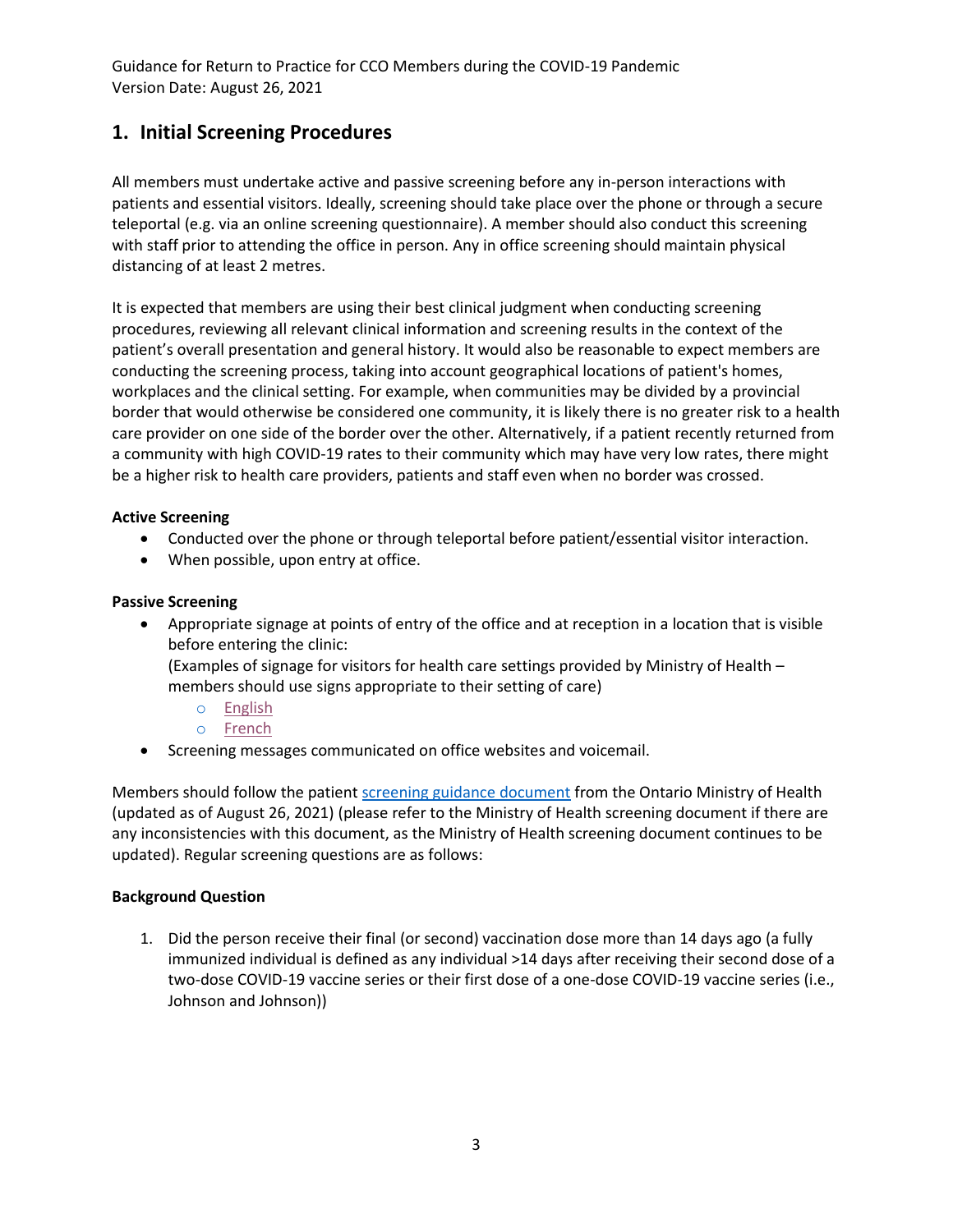#### **Dispatch Question for Long-Term Care or Retirement Home (This question is only to be asked to Long-Term Care or Retirement Home staff by Dispatch Centres)**

2. Do you have a concern for a potential COVID-19 infection for the person (e.g., is there an outbreak in the facility, is the patient awaiting COVID-19 test results, etc.)?

#### **Screening Questions**

- 3. Does the person have any of the following symptoms?
	- Fever and/or chills
	- New onset of cough or worsening chronic cough
	- Shortness of breath
	- Decrease or loss of sense of taste or smell
	- If adult >18 years of age; unexplained fatigue/lethargy/malaise/muscle aches (myalgias)
	- If child <18 years of age: nausea/vomiting, diarrhea
- 4. Has the person tested positive for COVID-19 in the past 10 days or have they been told they should be isolating?

#### **Questions 5 and 6 should only be asked if the person is not fully immunized (i.e., they answered 'No' to Question 1)**

- 5. Did the person travel outside of Canada in the past 14 days?
- 6. Has the person had close contact with a confirmed case of COVID-19 without wearing appropriate PPE?

#### **COVID-19 Screening Results**

If response to **ALL** of the screening questions is **NO**: COVID Screen Negative If response to **ANY** of the screening is question is **YES:** COVID Screen Positive If response to **ALL** of the screening questions is **UNKNOWN:** COVID Screen Unknown If response to **ANY** of the screening questions is **NO and UNKNOWN:** COVID Screen Unknown

Members must document the screening of patients as part of the record of personal health information as well as keep documentation of [screening of staff.](https://covid-19.ontario.ca/screening/worker/?_ga=2.109572229.1896072708.1629805393-601665223.1622472110)

Please note: patients who have screened positive is not equivalent to a confirmed diagnosis of COVID-19.

A member who forms the opinion that a person has or may have COVID-19 is required to report this to the medical officer of health of the health unit in which the professional services are provided, in accordance with section 25(1) of the *[Health Protection and Promotion Act, 1990](https://www.ontario.ca/laws/statute/90h07)* and [Standard of](https://www.cco.on.ca/members-of-cco/standard-of-practice/)  [Practice S-004: Reporting of Designated Diseases.](https://www.cco.on.ca/members-of-cco/standard-of-practice/)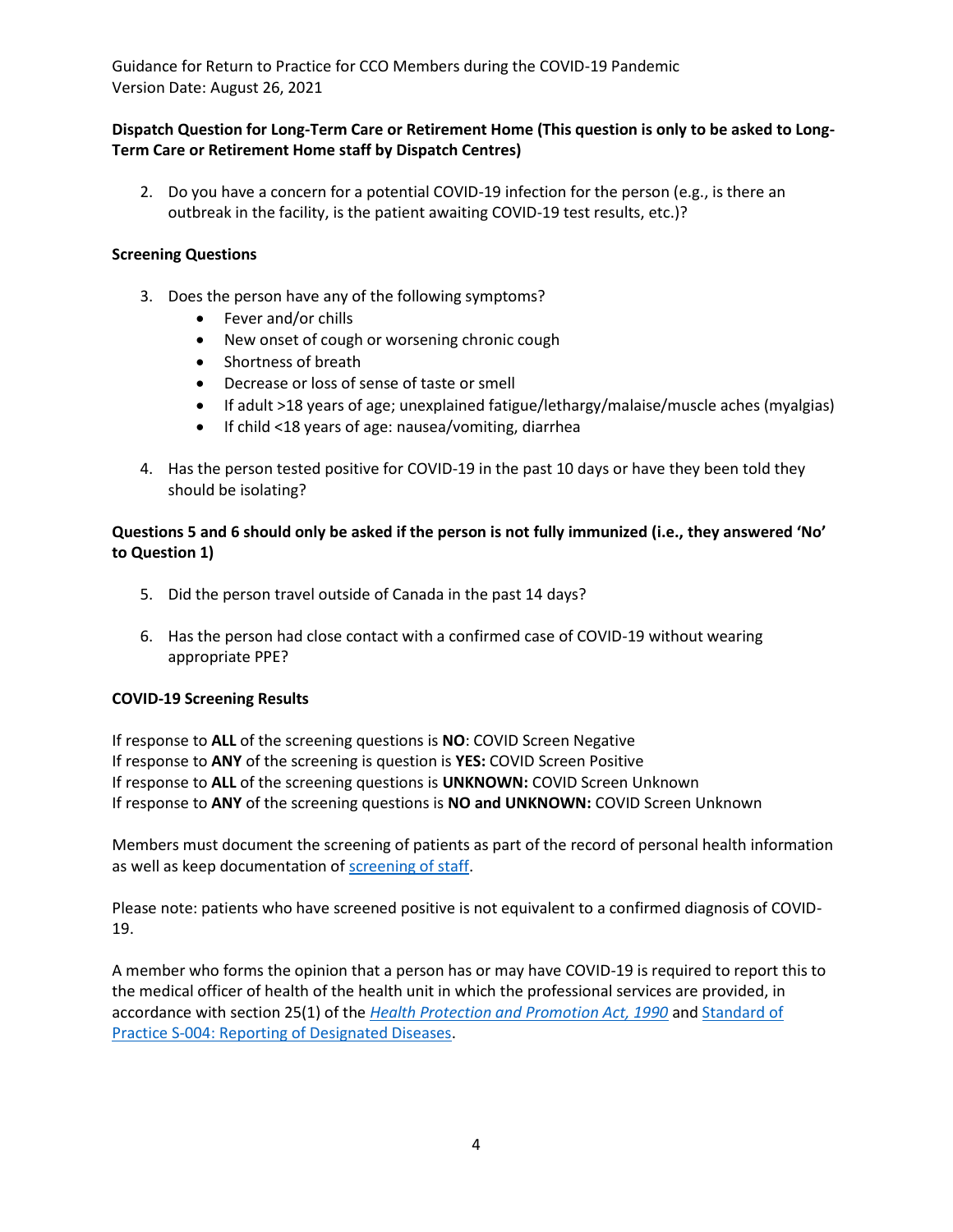In conducting screening, a member should consider whether in-person treatment is the most advisable one taking into consideration the patient's other conditions and whether they fall into a high-risk group. When appropriate a member is encouraged to consider telecare<sup>1</sup> as an option.

If a member encounters a patient or staff who exhibits signs and symptoms consistent with the COVID-19, the member must:

- Establish and maintain a safe distance or two metres;
- Have the patient complete hand hygiene;
- Provide a new mask for the patient to don;
- Separate the patient from others in the clinic;
- Explain the concern to the patient that they are symptomatic, discontinue treatment and reschedule the appointment;
- Advise the patient to self-isolate for at least 14 days, complete the online self-assessment and contact their local medical officer of health;
- Clean and disinfect the practice area immediately; and
- Keep a record of all close contacts of the symptomatic patient and other visitors and staff in the clinic at the time of the visit. This information will be necessary for contact tracing if the patient later tests positive for COVID-19.

Members must not attempt a differential diagnosis of patients who present signs and symptoms of COVID-19.

Members may offer clinical assessment and examination to patients who screen positively *only* if they are able to follow Droplet and Contact precautions and are knowledgeable on how to properly don and doff PPE. This includes the following PPE: gloves, isolation gown, surgical/procedural mask and eye protection (goggles or face shield). Please see th[e COVID-19 Operational Requirements: Health Sector](http://www.health.gov.on.ca/en/pro/programs/publichealth/coronavirus/docs/operational_requirements_health_sector.pdf)  [Restart Document](http://www.health.gov.on.ca/en/pro/programs/publichealth/coronavirus/docs/operational_requirements_health_sector.pdf) sections on Positive Screening: Providing Care and Occupational Health & Safety sections for further details. Members must take enhanced measures for PPE, infection control, physical separation and cleaning and disinfection of such patients.

If a patient was in the office and later tests positive for COVID-19, the member should contact their [local](http://www.health.gov.on.ca/en/common/system/services/phu/locations.aspx)  [public health unit](http://www.health.gov.on.ca/en/common/system/services/phu/locations.aspx) upon learning of this positive result, for advice on their potential exposure and implications for continuation of work

### **Keeping a Register for Contact Tracing**

A register of all people entering the setting should be kept to help in contact tracing, if required. This would include people in the clinic aside from patients/clients (e.g. couriers, guardians accompanying a patient/client, etc). The register should include name and telephone number. This is not an open sign-in book and should be kept and managed privately by the clinic. This registry should be kept until further notice. Explain to visitors that this information will be used for contact tracing only, should someone who visited the setting later be diagnosed with COVID-19.

<sup>&</sup>lt;sup>1</sup> Please see [President's Message](https://cco.on.ca/2021/08/26/presidents-message-covid-19-march-16-2020/) from Friday, April 17, 2020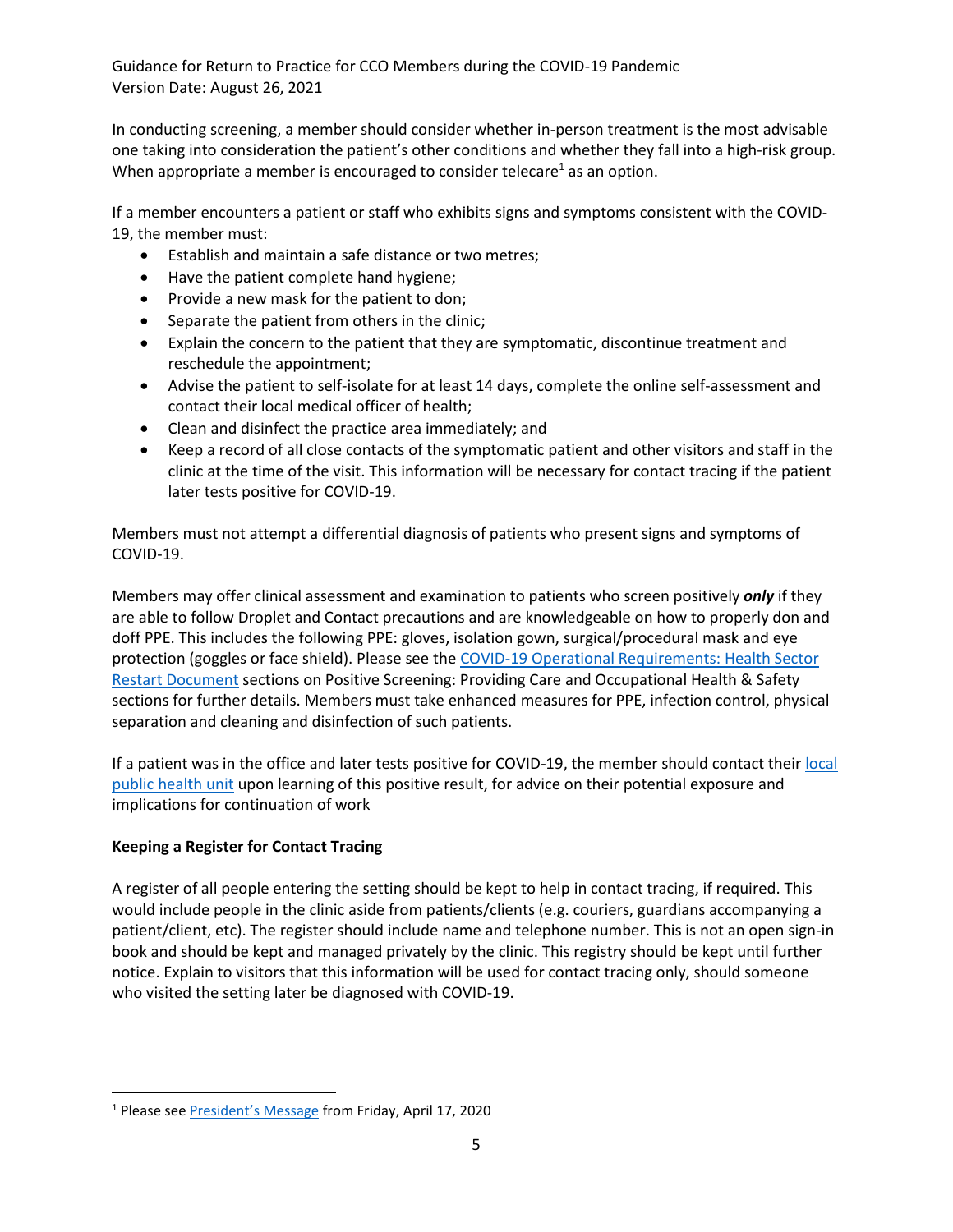# **2. Conducting In-Person Appointments**

#### *Physical Distancing*

Members, office staff, patients and other individuals should remain **two metres** away from each other within the office whenever possible, including in:

- waiting areas,
- transition areas and hallways,
- reception and payment areas, and
- treatment areas.

It is recommended that a suitable barrier (e.g. plexiglass) be used to protect staff and the reception area. This is required if physical distancing will be less than 2 metres. Outside of a barricaded reception area, facemasks must be worn when staff interact with patients, essential visitors and other staff within a 2 metre distance.

Member should take practical measures to ensure physical distancing, such as reconfiguring clinical spaces and waiting rooms, having patients wait outside until their appointment time, removing waiting room chairs, adjusting staff and patient schedules to reduce the number of patients in the office, restricting access to practice environments to those who must be present (including patients, patient chaperones, staff) and consideration of off hour appointments for high-risk populations (e.g. for those patients who may have answered "yes" to any screening questions and/or may be front line/essential workers and/or at-risk populations). Special considerations to accommodate appropriate physical distancing should be put in place (e.g. one patient at a time) when providing care in an open concept treatment space.

Patients should be encouraged to use credit card or debit cards for payment. Limit contact by allowing patients to scan/tap/swipe their own credits cards and limit the exchange of paper whenever possible (e.g., use email receipts).

Please note: Due to the number of variables related to possible transmission, cleaning and disinfecting, PPE, exposure to other individuals and geographical location, member must be aware of the possible increased risks involved with providing home care. As such, it may be difficult to account for all safety measures when providing home care. Members may consider the suitability of providing home care, while considering all applicable risks, when appropriate safety measures can be put in place.

#### *Hygiene*

Hand hygiene is the most effective way of preventing the transmission of infections to patients and staff in clinics. Members and staff should be educated in proper hand hygiene practices. Members, staff and patients should wash their hands with soap and water or hand sanitizer when appropriate, including:

- after arriving and entering the clinic
- before and after each patient interaction
- before and after use of diagnostic or therapeutic equipment
- before and after changing a mask or other Personal Protective Equipment
- before and after processing any payments wens contactless payment is not possible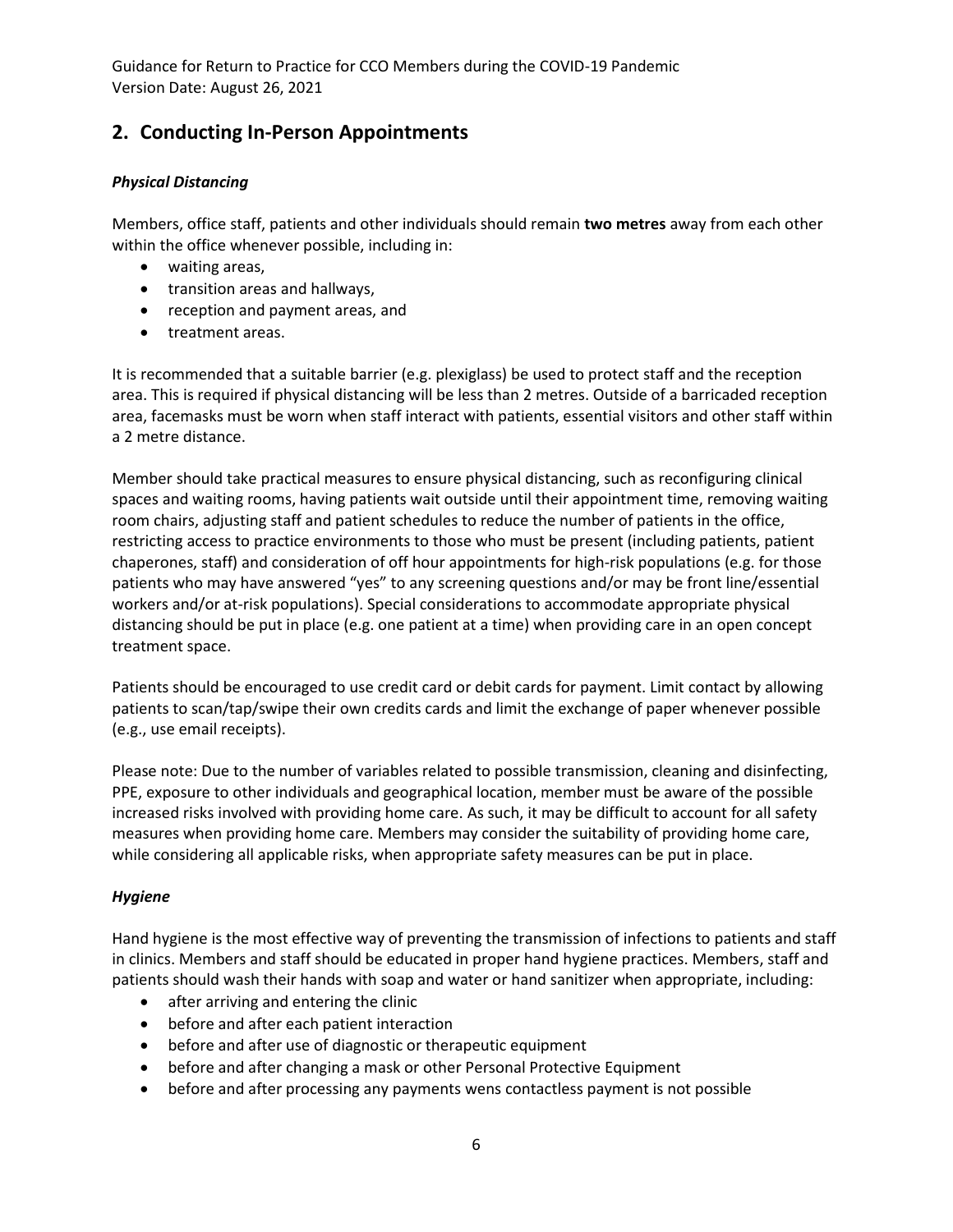- before and after leaving the clinic
- when hands are visibly soiled
- before and after cleaning/disinfection procedures

Members, staff and patients should avoid touching their faces and practice respiratory etiquette by coughing or sneezing into their elbow or covering coughs and sneezes with a facial tissue and disposing of the tissue immediately. The use of lined garbage cans and those with no-touch lids (e.g. cans with a foot pedal) are preferred. When contact with the face or a tissue is made, hand hygiene must occur before resuming any activities in the clinic environment.

Please see the [following resources](https://www.publichealthontario.ca/-/media/documents/ncov/factsheet/factsheet-covid-19-hand-hygiene.pdf?la=en) for hand washing directives from Public Health Ontario.

#### *Use of Personal Protective Equipment (PPE)*

Despite screening procedures, it is important to remember that individuals may carry COVID-19 and not demonstrate symptoms. Therefore, for proper contact/droplet precautions, members must be familiar with and implement the use of appropriate PPE for both health care practitioners and staff when in close contact with patients, especially during manual procedures, consistent with the protocols of the Ministry of Health and Public Health Ontario and th[e COVID-19 Operational Requirements: Health Sector](http://www.health.gov.on.ca/en/pro/programs/publichealth/coronavirus/docs/operational_requirements_health_sector.pdf)  [Restart Document.](http://www.health.gov.on.ca/en/pro/programs/publichealth/coronavirus/docs/operational_requirements_health_sector.pdf) This would include the requirement to use a surgical/procedural mask (cloth masks not appropriate for health care practitioners) when treating patients within a physical distance of two metres. Members should avoid touching or adjusting masks while they are being worn. Members may also want to consider the use of eye protection, such as goggles or face shield for practitioners and staff when in close contact with patients. N95 respirators are unlikely to be required for chiropractic offices, as typical chiropractic procedures do not involve aerosol generating medical procedures. Enhanced PPE (Droplet and Contact procedures and PPE including gloves, isolation gown, surgical/procedural mask and eye protection (goggles or face shield)) are required to be used when treating patients who may have provided positive responses in their screening process, such as front-line workers.

As part of the progressive opening plan, Government has communicated that members of the public wear face coverings when going out in public and physical distancing of 2 metres cannot be maintained. Therefore, members must remind patients to wear a face covering (cloth face coverings are acceptable for patients) for appointments that involve examination and treatment where physical distancing of 2 metres cannot be maintained. If a patient cannot wear a face covering (e.g. due to a health condition or difficulty breathing), the member must use their professional judgment to assess the risk of providing examination or treatment to that patient. In accordance with the [COVID-19 Operational Requirements:](http://www.health.gov.on.ca/en/pro/programs/publichealth/coronavirus/docs/operational_requirements_health_sector.pdf)  [Health Sector Restart Document,](http://www.health.gov.on.ca/en/pro/programs/publichealth/coronavirus/docs/operational_requirements_health_sector.pdf) members must provide a face covering to a patient when physical distancing is not possible, and if the patient is not wearing their own face covering. Members must educate patients in the proper donning and doffing of masks when providing a face covering to a patient. Members should ensure that patients do not leave their masks in the waiting area.

Single use gloves may be used but are not required for most chiropractic services, unless the member is using Droplet and Contact precautions to provide care to a patient who has answered yes to an active screening question. If gloves are used, members should not touch their face when wearing gloves, gloves should be changed in between each patient encounter and be accompanied by proper hand hygiene between every glove change.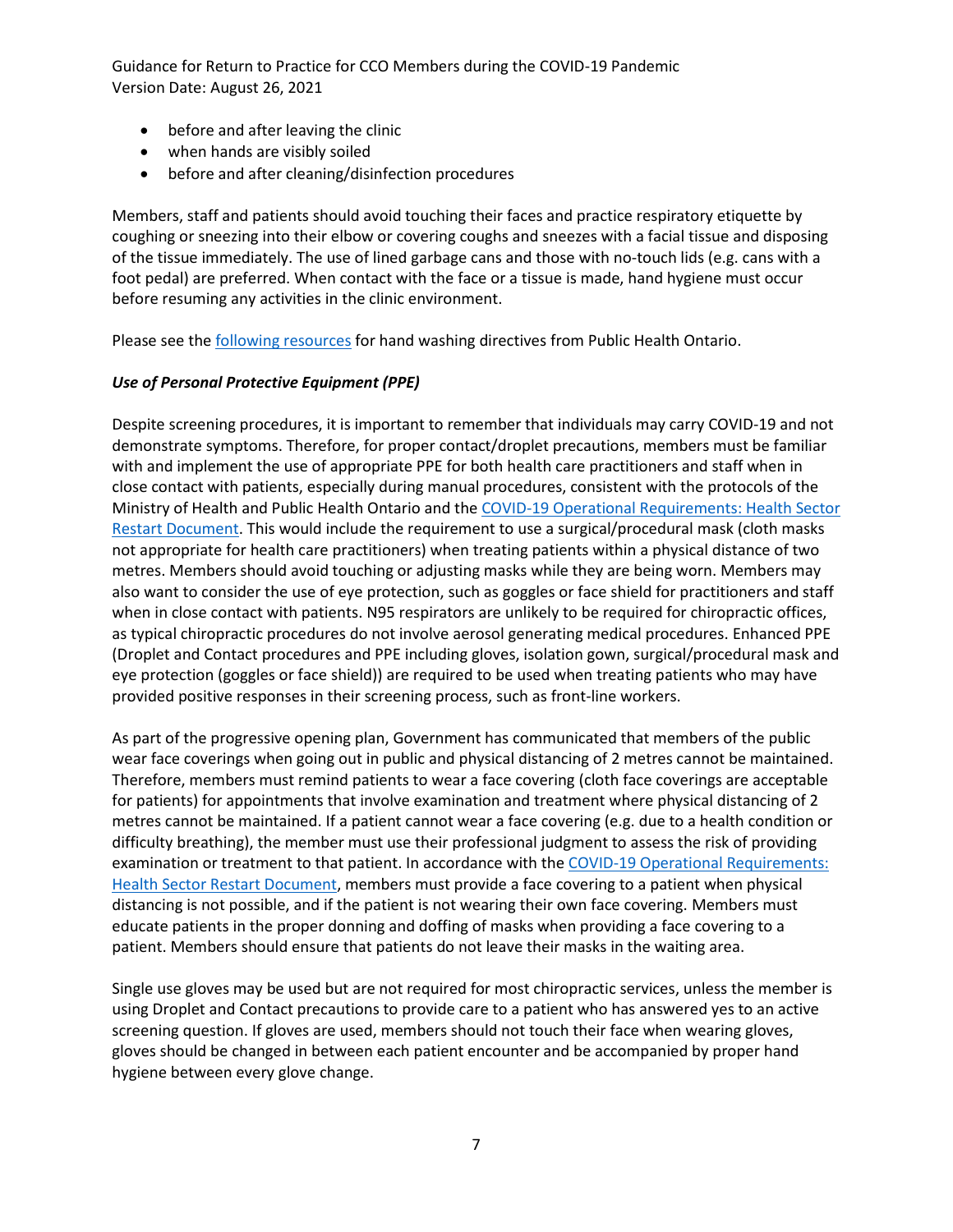Please see pages 11-12 of th[e COVID-19 Operational Requirements: Health Sector Restart Document](http://www.health.gov.on.ca/en/pro/programs/publichealth/coronavirus/docs/operational_requirements_health_sector.pdf) for further required precautions for the use of PPE in different scenarios. Please see the [Ontario](https://covid-19.ontario.ca/workplace-ppe-supplier-directory)  Government's PPE Su[pplier Directory Website](https://covid-19.ontario.ca/workplace-ppe-supplier-directory) to assist in sourcing PPE.

The following procedures should be followed for donning and doffing masks:

Donning mask:

- 1. Perform hand hygiene.
- 2. Put on mask. Secure ties to head or elastic loops behind ears. Mould the flexible band to the bridge of nose (if applicable). Ensure snug fit to face and below chin with no gaping or venting.

Doffing mask:

- 1. Perform hand hygiene.
- 2. Carefully remove mask by bending forward slightly, touching only the ties or elastic loops. Undo the bottom tie first and then undo the top tie. Discard the mask in the garbage.
- 3. Perform hand hygiene.

Members, staff and patients should be aware of and follow the proper donning, doffing and use of PPE, specifically masks. Members should review and apply the resources from the Ministry of Health and Public Health Ontario related to the use of masks. One mask may be used for multiple patients (possibly an entire shift), but must be discarded and replaced when wet, damaged or soiled, exposed to bodily fluids, when taking a break and at the end of the day. The use of PPE must be precise and ordered to limit the spread of COVID-19.

Members and staff should practice in clean clothes that have not been worn in public places or with exposure to other individuals.

Please see the following resources for use of PPE from Public Health Ontario:

- [COVID-19 Operational Requirements: Health Sector Restart Document](http://www.health.gov.on.ca/en/pro/programs/publichealth/coronavirus/docs/operational_requirements_health_sector.pdf)
- [Public Health Ontario Resources](https://www.publichealthontario.ca/en/diseases-and-conditions/infectious-diseases/respiratory-diseases/novel-coronavirus/health-care-resources)
- [Public Ontario Guide for PPE](https://www.publichealthontario.ca/-/media/documents/ncov/ipac/ppe-recommended-steps.pdf?la=en)
- [Public Ontario Guide for Universal Mask Use](https://www.publichealthontario.ca/-/media/documents/ncov/ipac/report-covid-19-universal-mask-use-health-care-settings.pdf?la=en)
- [Public Services Health & Safety Association: Health and Safety Guidance During COVID-19 for](https://www.pshsa.ca/resources/health-and-safety-guidance-during-covid-19-for-physician-and-primary-care-provider-employers)  [Physician and Primary Care Provider Employers](https://www.pshsa.ca/resources/health-and-safety-guidance-during-covid-19-for-physician-and-primary-care-provider-employers)

#### *Cleaning and Disinfection*

Cleaning refers to the removal of visible soil. Cleaning does not kill germs but is highly effective at removing them from a surface. Disinfecting refers to using a chemical to kill germs on a surface. Disinfecting is only effective after surfaces have been cleaned. Use a "wipe-twice" method to clean and disinfect. Wipe surfaces with a cleaning agent to clean off soil and wipe again with a disinfectant.

Regular household cleaning and disinfecting products are effective against COVID-19 when used according to the directions on the label. Use a disinfectant that has a Drug Identification Number (DIN) and a virucidal claim (efficacy against viruses). Alternatively, use a bleach-water solution with 100 ml of bleach to 900 ml water. Health Canada has approved severa[l hard-surface disinfectants](https://www.canada.ca/en/health-canada/services/drugs-health-products/disinfectants/covid-19/list.html) and hand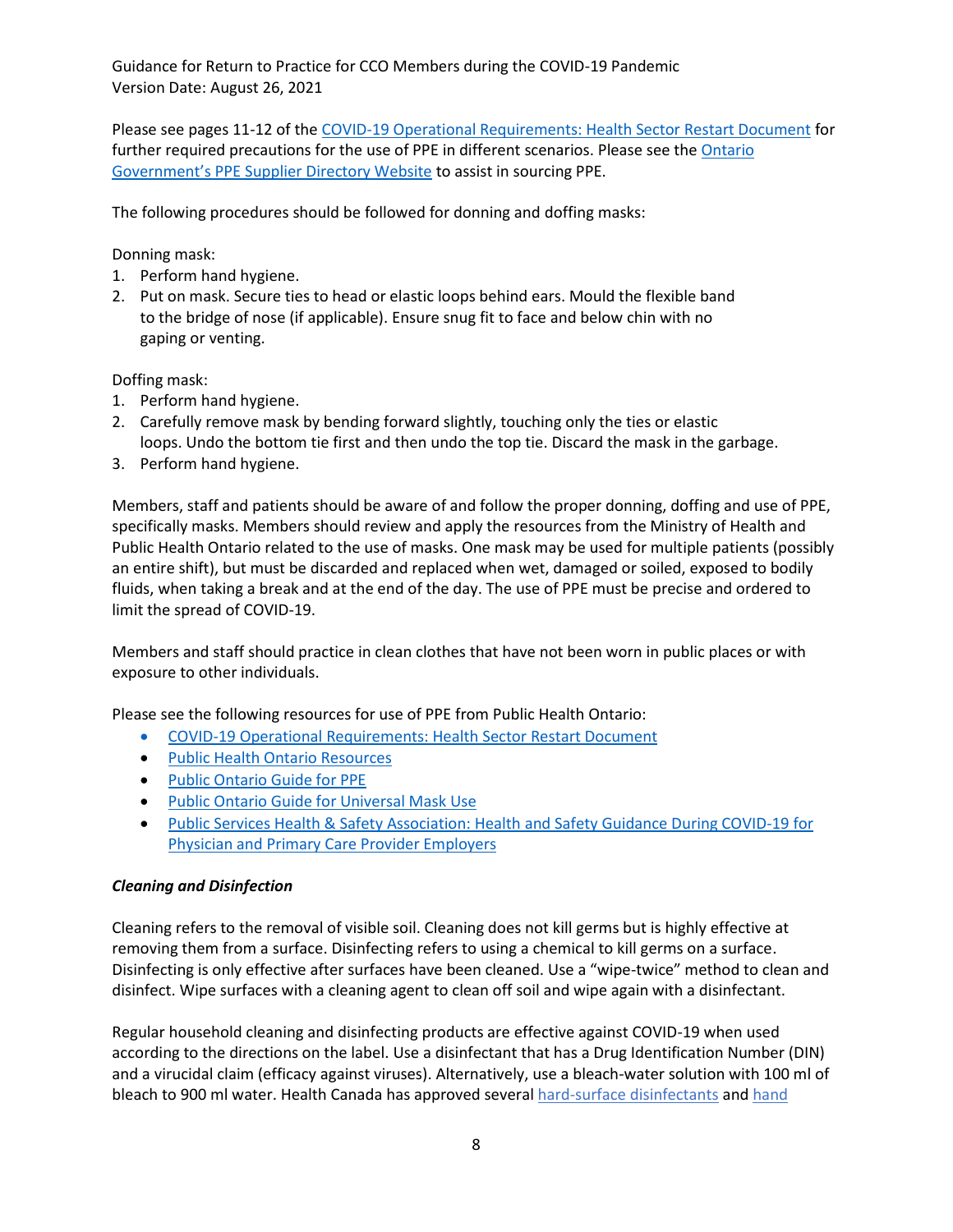[sanitizers](https://www.canada.ca/en/health-canada/services/drugs-health-products/disinfectants/covid-19/hand-sanitizer.html) for use against COVID-19. Use these lists to look up the DIN number of the product you are using or to find an approved product. Make sure to follow instructions on the product label to disinfect effectively.

Members should schedule patient appointments to allow for a suitable time for proper cleaning and disinfection in the office. The frequency of cleaning and disinfection is dependent on the nature of use/contact of the surface/item in question. Members should follow the cleaning [and disinfection](https://www.publichealthontario.ca/-/media/documents/ncov/factsheet-covid-19-environmental-cleaning.pdf?la=en)  [protocols from Public Health Ontario.](https://www.publichealthontario.ca/-/media/documents/ncov/factsheet-covid-19-environmental-cleaning.pdf?la=en) For example, after every patient visit, whether the patient is symptomatic or not, patient-contact surfaces (i.e. areas within 2 metres of the patient) should be disinfected as soon as possible, before another patient is seen.

The following is a list (not exhaustive) of areas that will need to be addressed as part of the cleaning and disinfection protocols, conducted at least daily:

- Chiropractic adjusting tables
- Diagnostic and therapeutic tools and devices
- Diagnostic and therapeutic surfaces such as any exercise or rehabilitation equipment
- All surfaces in treatment rooms
- Computers, telephone and other devices in reception area
- Entry, reception, waiting, washroom and transition areas such as hallways, doorways etc. as well as any furniture in those areas
- Staff rooms and furniture in those areas
- Other touch surfaces as identified in the clinic, such as light switches, doorknobs, toilets, taps, handrails, countertops, touch screens, mobile devices, phones, keyboards, payment machines, clipboards, pens.

Cleaning and disinfecting protocols:

- Clinical contact surfaces should be cleaned and disinfected after each patient encounter.
- Any materials on clinical contact surfaces that cannot be properly disinfected shall not be used.
- Patient contact items such as payment machines, reception counter, seating areas, door and handrails should be cleaned and disinfected after each patient encounter.
- Books, magazines, toys, etc. should be removed from patient areas.
- A regular schedule for periodic environmental cleaning should be established and documented.
- Members should use single-use equipment instead of shared high touch equipment whenever possible.
- Any areas or equipment that patients occupy should be regularly cleaned and disinfected, particularly high touch surfaces.
- Any cloth items, such as towels, sheets, and headrest coverings that are used in the clinic, must be laundered in hot water (above 60 degrees Celsius). Staff that are handling these items should be gloved for both dirty and clean laundry processing. Staff must always use new gloves when handling clean laundry.

Please see the [following resources](https://www.publichealthontario.ca/-/media/documents/ncov/factsheet-covid-19-environmental-cleaning.pdf?la=en) from Public Health Ontario for further guidance on cleaning and disinfection.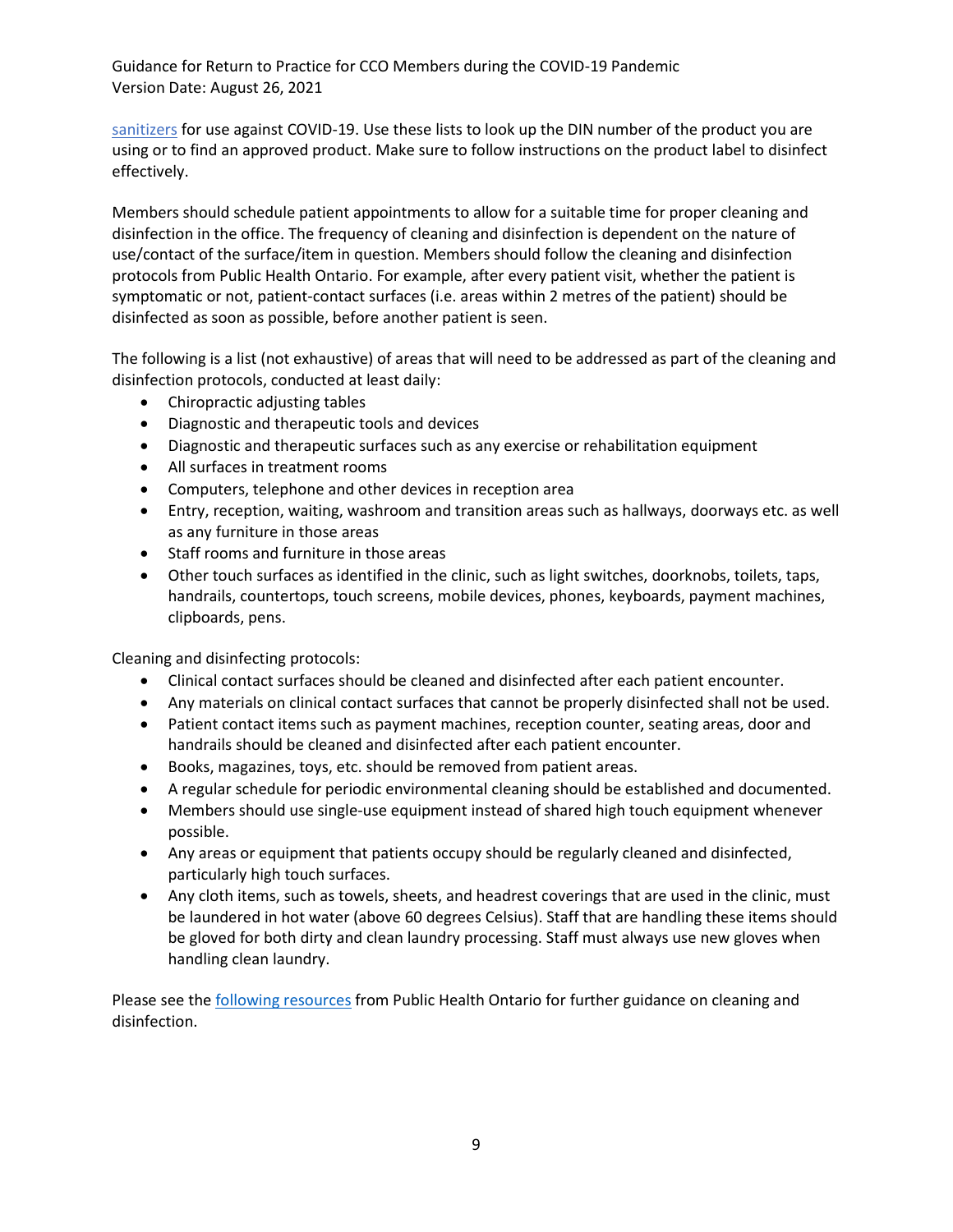# **3. Monitoring for Symptoms for Members and Staff**

## **Guidance for employers**

Employers have a legal duty under Ontario's *Occupational Health and Safety Act* to take every reasonable action to protect the health and safety of workers. This duty is particularly important in the context of COVID-19, where there is a need to protect workers and the public from contracting the virus.

Employers should carefully review the sector specific guidelines highlighted below and make reasonable efforts to implement the recommended actions. Otherwise, they could face charges and prosecution under the *Occupational Health and Safety Act*, and employees have the right to refuse work if employers do not take the recommended precautions.

The guidance documents currently available are listed below, by sector or practice setting. Keep in mind that guidance is likely to evolve as the pandemic evolves. It is important to refer back to the links below regularly:

- [Ministry of Health guidance for the healthcare sector](http://health.gov.on.ca/en/pro/programs/publichealth/coronavirus/2019_guidance.aspx)
- [Ministry of Health COVID-19: Operational Requirements: Health Sector Restart](http://www.health.gov.on.ca/en/pro/programs/publichealth/coronavirus/docs/operational_requirements_health_sector.pdf)
- [Sector-specific guidance for employers from the Public Services Health and Safety Association](https://www.pshsa.ca/resources/health-and-safety-guidance-during-covid-19-for-physician-and-primary-care-provider-employers)
- Sector-specific guidance [from the Ministry of Labour](https://www.ontario.ca/page/resources-prevent-covid-19-workplace?_ga=2.258073421.652386584.1589286222-295529957.1588594081)

Members and staff must self-screen for COVID-19 before attending in person at the clinic, using the same screening questions used for patients.

If member or staff screens positive and/or exhibits an[y symptoms of COVID-19,](http://www.health.gov.on.ca/en/pro/programs/publichealth/coronavirus/docs/2019_reference_doc_symptoms.pdf) they must stay home or be sent home and should follow the advice of public health officials before returning to work, including getting tested for COVID-19. Please see th[e Ministry of Health COVID-19 Provincial Testing Guidance](https://www.health.gov.on.ca/en/pro/programs/publichealth/coronavirus/docs/2019_testing_guidance.pdf)  [Update](https://www.health.gov.on.ca/en/pro/programs/publichealth/coronavirus/docs/2019_testing_guidance.pdf) for further details around testing.

When employees go home sick, their work areas must be cleaned and disinfected. Upon recommendation by public health officials, the member or staff may return to work at the clinic. The advice of Public Health officials shall be followed regarding impact on clinic operations during these periods. There may also be reporting requirements to the Ministry of Labour and others in these circumstances.

# **Appendix: Resources and Links Related to COVID-19**

## *Directive #2 for Health Care Providers (Regulated Health Professionals or Persons who operate a Group Practice of Regulated Health Professionals)*

• *[http://www.health.gov.on.ca/en/pro/programs/publichealth/coronavirus/docs/directives/RHPA](http://www.health.gov.on.ca/en/pro/programs/publichealth/coronavirus/docs/directives/RHPA_professionals.pdf) [\\_professionals.pdf](http://www.health.gov.on.ca/en/pro/programs/publichealth/coronavirus/docs/directives/RHPA_professionals.pdf)*

### *How Ontario is Responding to COVID-19*

• <https://www.ontario.ca/page/how-ontario-is-responding-covid-19#section-0>